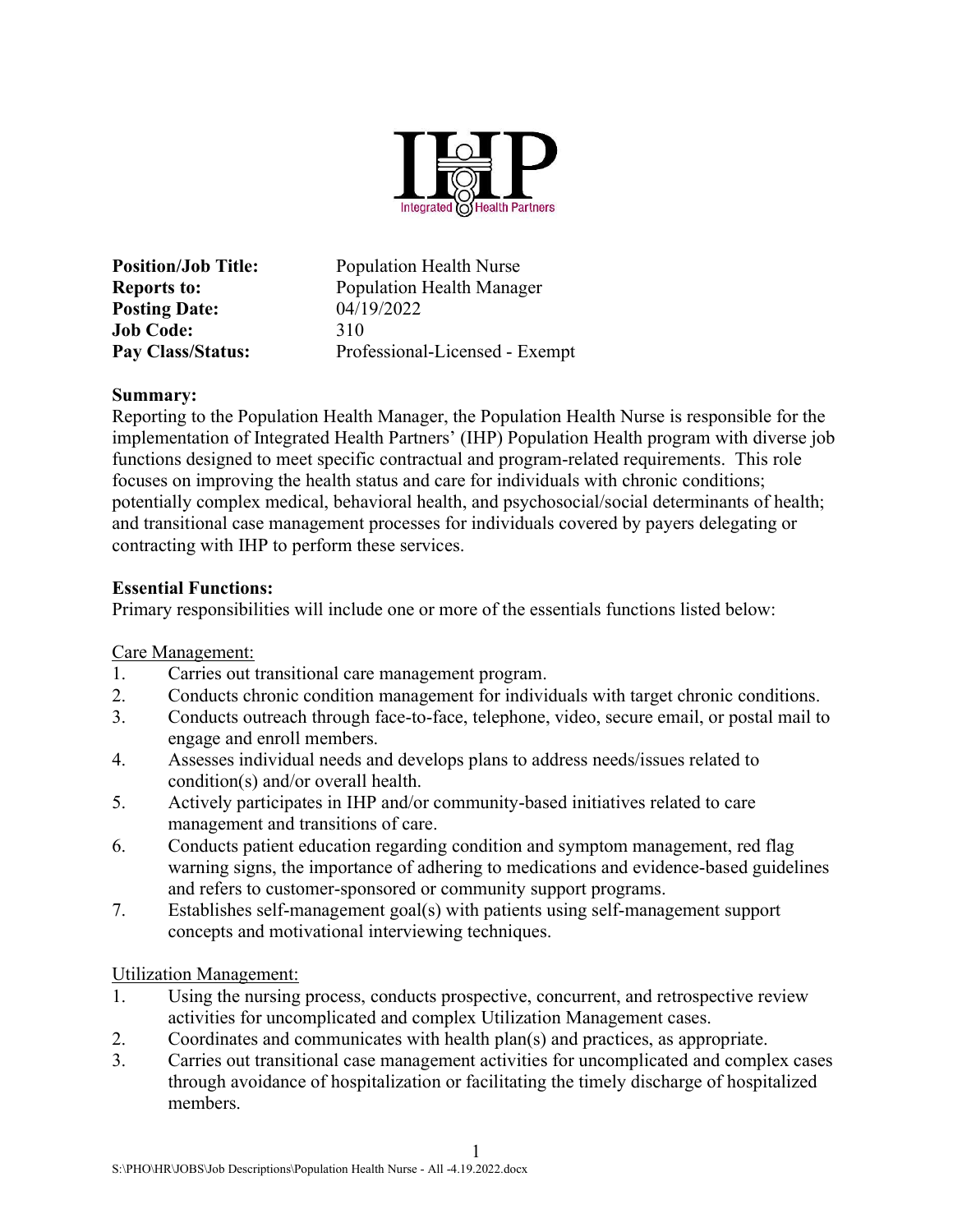- 4. Communicates with facilities, as needed, to obtain utilization review reports and makes determinations regarding appropriateness of admission, length of stay, and case management needs.
- 5. Receives referrals from primary care physician offices that require plan approval, reviews and investigates medical information received, and determines whether coverage is available using health plan certificates of coverage and medical policy.
- 6. Makes determinations regarding coverage of benefits within NCQA, IHP, and other regulatory timeframes.
- 7. Determines appropriate level of care in accordance with health plan medical policies and notifies the provider of the final determination.
- 8. Documents accurately and completely in relevant data system to demonstrate adherence to UM policies, procedures, and timeframes.

Health Coaching:

- 1. Outreaches to participants eligible for health coaching to enroll them in the program; provides necessary health coaching to improve health status and reduce or eliminate behaviors that place the enrollee at risk for adverse health outcomes.
- 2. Fosters trust with participants to facilitate behavior change.
- 3. Encourages adoption of habits that are conducive to a higher quality of life.
- 4. Educates participants regarding self-management behaviors to improve or stabilize condition(s).
- 5. Supports operational aspects of health coaching to meet IHP's customer requirements and satisfaction.
- 6. Through collaboration with participants, develops customized care plans for program participants, including self-management goals and action plans.
- 7. Coordinates care with primary care physicians, community agencies, and other relevant entities.
- 8. Applies risk stratification to target eligible enrollees for specific health coaching services.
- 9. Develops and implements plans to increase client motivation and engagement and selfefficacy in all aspects of chronic care and condition management.
- 10. With participant, establishes self-management goal(s) using self-management support concepts and motivational interviewing techniques.
- 11. Documents all care and condition management activities appropriately, promoting accurate and timely reporting to customer, as applicable.

# Additional Responsibilities/Duties:

(The following examples are intended to be descriptive but not restrictive.)

- 1. Applies the principles of the nursing process to care management and coordination of individuals with chronic conditions or requiring health coaching services.
- 2. Assists in provider and office staff education regarding Population Health initiatives.
- 3. Assists with preparation of materials required for NCQA and health plan oversight visits.
- 4. Conducts audits and studies as directed. Prepares reports associated with same.
- 5. Communicates regularly with physician office staff in evaluating requests for benefit determination.
- 6. Participates fully as a member of the Population Health team, including participating in culture development and building a strong team for delivering IHP's mission.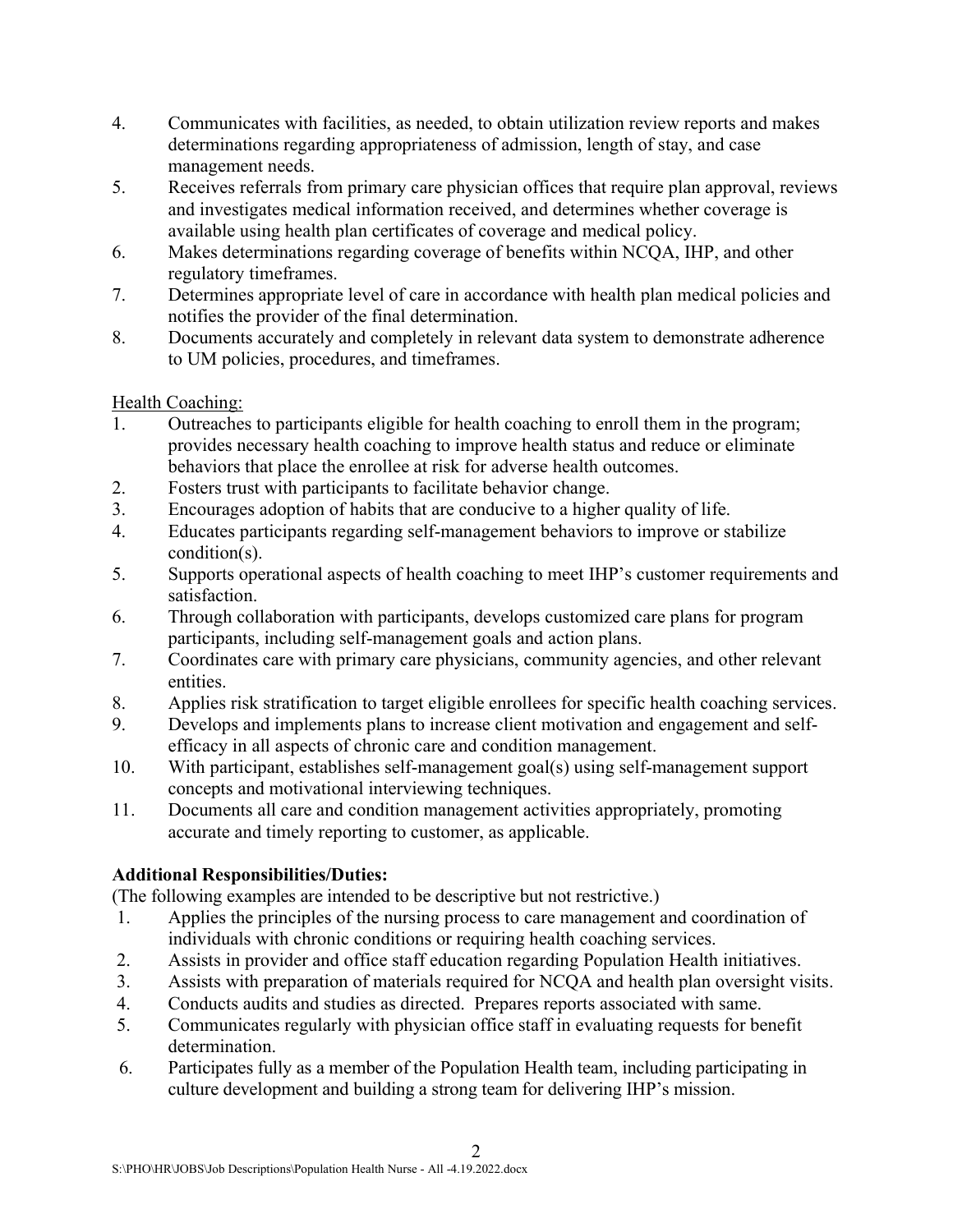- 7. Demonstrates commitment to providing outstanding customer service in a manner that is reflective of IHP's mission, vision, values, organizational context, code of conduct, and customer service standards.
- 8. Identifies opportunities for continuous improvement, develops related plans of action, and implements process and documentation improvements.
- 9. Committed to continuing professional development.
- 10. Maintains a working knowledge of applicable Federal, State and local laws and regulations, IHP's Compliance Program & Code of Conduct, ERISA, HIPAA privacy, transaction and code set requirements, as well as other policies and procedures, in order to ensure adherence in a manner that reflects honest, ethical, and professional behavior.
- 11. Performs related duties as assigned.

## Education/Experience:

Required Education and Experience:

- 1. Registered Nurse (RN) with current Michigan license in good standing required.
- 2. Three (3) years clinical nursing experience in acute care setting.
- 3. Experience and/or ability to work with diverse populations.

Preferred Education and Experience:

- 1. Bachelor's degree in Nursing or related field; with clinical nursing experience in acute care setting.
- 2. Experience in certified case management, chronic care nursing, or as a certified health coach is desirable.
- 3. Additional experience in ambulatory care, home health, physician practice, utilization management, or other community setting preferred.

#### Professional Competencies, Licensure/Certification, Etc.:

Competencies:

| Clear and assertive written and verbal Communication |                                          |
|------------------------------------------------------|------------------------------------------|
| Interpersonal skills                                 | Grammar and spelling skills              |
| Proven customer relations skills                     | Problem solving skills                   |
| Computer skills                                      | Organizational and Prioritization skills |
| Proficient in Microsoft Excel & Word                 | Basic math skills                        |
| Demonstrate and maintain high level of accuracy      | Time management skills                   |
| Conflict resolution skills                           | Clerical skills                          |
| Strong attention to detail                           | Analytical skills                        |

#### Licensure/Certification:

- 1. Registered Nurse (RN) with current Michigan license in good standing.
- 2. Certified case management preferred.
- 3. Certification in health coaching preferred.
- 4. Must complete Clinical Health Coach certification program and pass certification exam within the first year of hire.